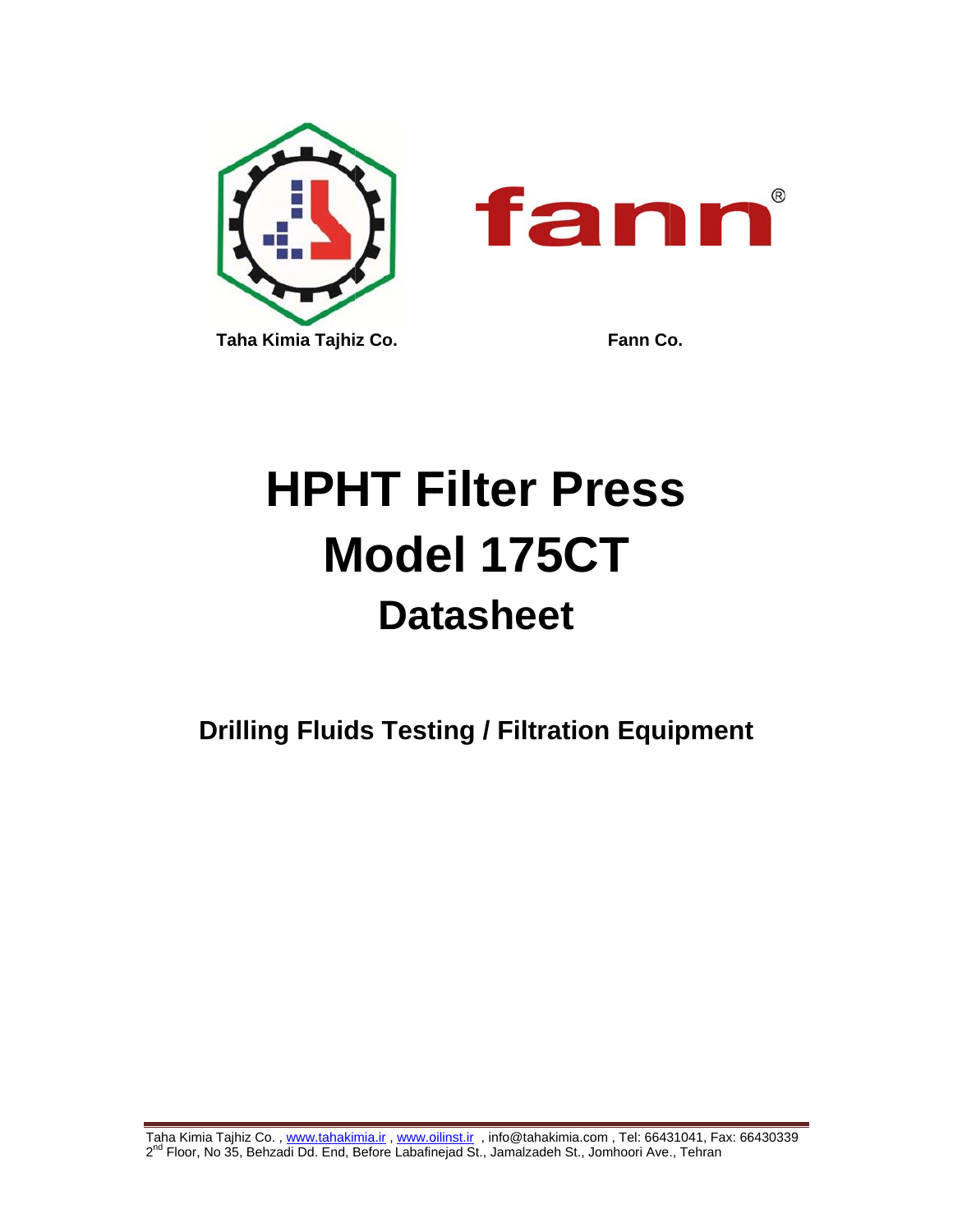# **HPHT Filter Press Model 175CT**

# **Description**

HPHT Filter Press, Model 175CT simulates filtration against a permeable formation at high temperatures and pressures. Each 175 ml HPHT Filter Press consists of the following components and operating supplies:

- Stainless steel cell with CellTell™ Positive Pressure Indicator
- • Aluminum heating jacket
- $\bullet$  Pressurization System (Nitrogen or CO $_2^{}$ )
- • Back Pressure Receiver, 15 ml
- • Graduated cylinder

# **Application**

Measuring filtration and cake-building properties is fundamental to treatment and control of drilling fluids. Studying filtrate characteristics, oil, water, or emulsion content, is also essential.

For a drilling fluid, the quantity, type and size of solid particles, emulsified water, and properties of the liquid phase affect the filtration characteristics. Temperature and pressure may influence the interactions of these various components. Therefore, filtration tests are often performed at ambient and high temperatures, providing data for comparison.

#### **Advantages**

- Wide range of customizing configurations for your specific needs
- • HPHT safety features that help protect from hazards
- Heavy-duty components and materials that withstand HPHT conditions
- Pilot light on heating jacket that signals when temperature reaches thermostat setting
- Single or double opening cells that accept various filter media choices, such as API standard filter paper, ceramic discs of various porosities, and screens of various mesh sizes
- Choice of 115 volt AC or 230 volt AC heating jacket
- $\bullet$  Pressurization alternatives, such as CO $_{_2}$  cartridges, nitrogen, or in-house source



*HPHT Filter Press, Model 175CT, CO2 Pressurized Maximum Pressure: 1800 psig Backpressure: 750 psig Maximum Temperature: 350*°*F*

#### **Safety Features**

Each HPHT Filter Press cell is furnished with a CellTell™ Positive Pressure Indicator. This new safety feature gives feedback about the pressure status of any HPHT cell. CellTell™Positive Pressure Indicator is unaffected by temperature and resistant to motion caused by vibration and rotation.

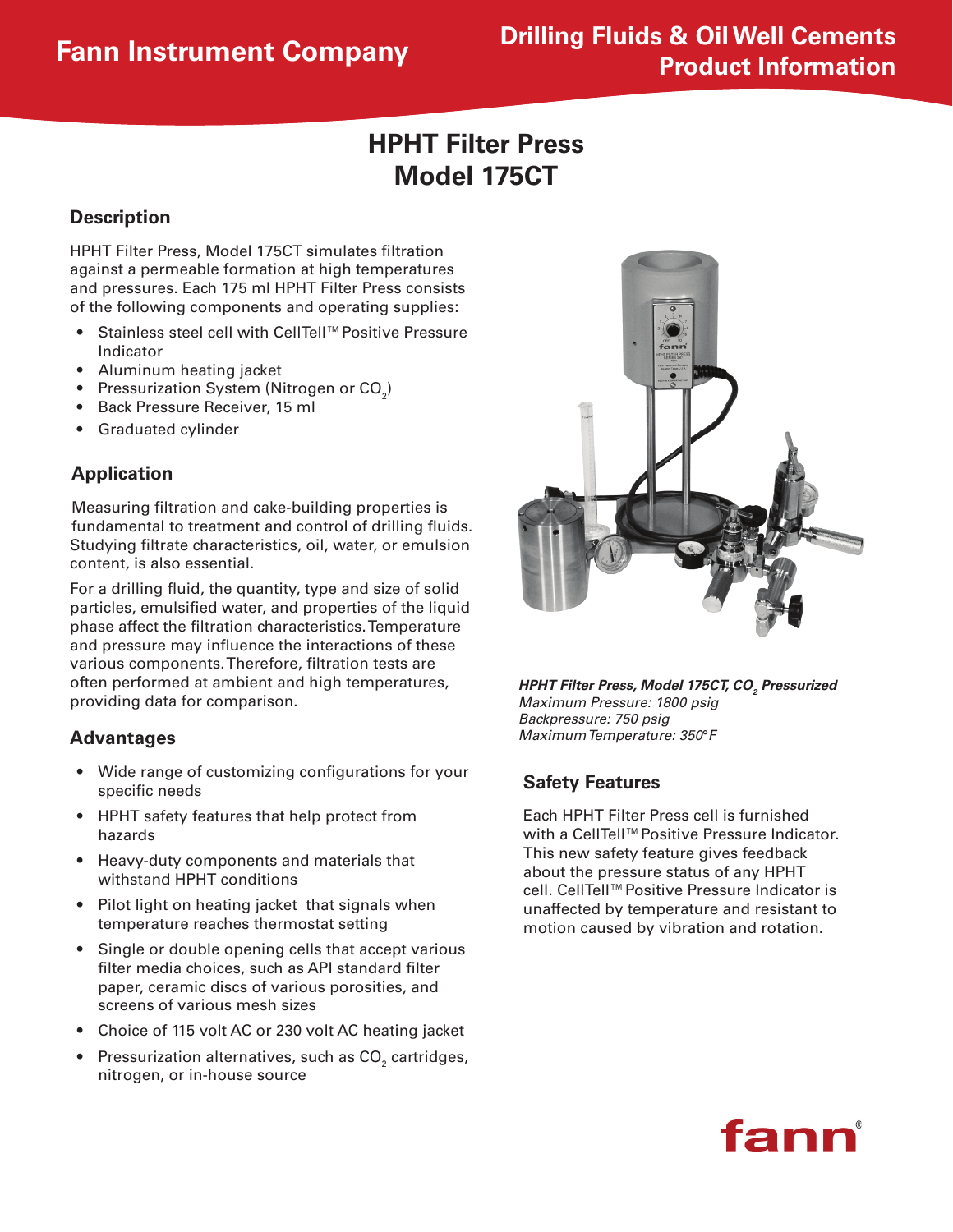# **Specifications**

| <b>Maximum Working Pressure</b> | Cell: 1800 psig (12.4 MPa)                  |  |
|---------------------------------|---------------------------------------------|--|
|                                 | Backpressure: 750 psig (5.17 MPa)           |  |
| <b>Maximum Temperature</b>      | 350°F (177°C)                               |  |
| <b>Sample Cell Volume</b>       | $175$ ml                                    |  |
| <b>Receiver Volume</b>          | $15 \text{ ml}$                             |  |
| <b>Filtering Area</b>           | 3.5 in <sup>2</sup> (22.6 cm <sup>2</sup> ) |  |
| <b>Heating Capacity</b>         | 400 watts                                   |  |
| <b>Power Requirement</b>        | 115/230 VAC, Frequency 50/60 Hz             |  |

# **Ordering Information**

HPHT Filter Presses are available in various configuration as shown in the following tables.

| <b>HPHT Filter Press 115 Volts</b>                                                                                                             |                                                                                              |                                                             |                                                                          |                                                             |  |  |
|------------------------------------------------------------------------------------------------------------------------------------------------|----------------------------------------------------------------------------------------------|-------------------------------------------------------------|--------------------------------------------------------------------------|-------------------------------------------------------------|--|--|
|                                                                                                                                                | <b>CO<sub>2</sub></b> Pressurization                                                         |                                                             | <b>Nitrogen Pressurization</b>                                           |                                                             |  |  |
| <b>HPHT Filter Press</b><br>Assembly                                                                                                           | No. 101571371                                                                                | No. 101571372                                               | No. 101565554                                                            | No. 101565556                                               |  |  |
| <b>Cell Configuration</b>                                                                                                                      | 175 ml, dual<br>openingb<br>No. 209585                                                       | 175 ml, single<br>opening<br>No. 209584                     | 175 ml, dual<br>openingb<br>No. 209585                                   | 175 ml, single<br>opening<br>No. 209584                     |  |  |
| Cap & Screen<br>Configuration                                                                                                                  | 1 Cap No. 209536<br>w/Detachable<br>Screen, 325 Mesh/<br>60 Mesh Backup,<br>1 Cap No. 209568 | Cap No. 209532<br>60 Mesh Screen <sup>a</sup><br>No. 207232 | 1 Cap No. 209536<br>w/Detachable 325<br>Mesh Screen,<br>1 Cap No. 209568 | Cap No. 209532<br>60 Mesh Screen <sup>a</sup><br>No. 207232 |  |  |
| Pressurization                                                                                                                                 | CO <sub>2</sub> Assembly No. 209471                                                          |                                                             | Dual Nitrogen Assembly No. 209545                                        |                                                             |  |  |
| <b>Backpressure</b><br>Receiver                                                                                                                | 15 ml, CO <sub>2</sub> , No. 209503                                                          |                                                             | 15 ml, Nitrogen, No. 209502                                              |                                                             |  |  |
| <b>Heating Jacket</b>                                                                                                                          | 115 Volts, 400 Watts, No. 209492                                                             |                                                             |                                                                          |                                                             |  |  |
| Note: Items listed for each assembly part number are included.<br><sup>a</sup> Screen is installed in the cap.<br><b>b</b> Both ends are open. |                                                                                              |                                                             |                                                                          |                                                             |  |  |